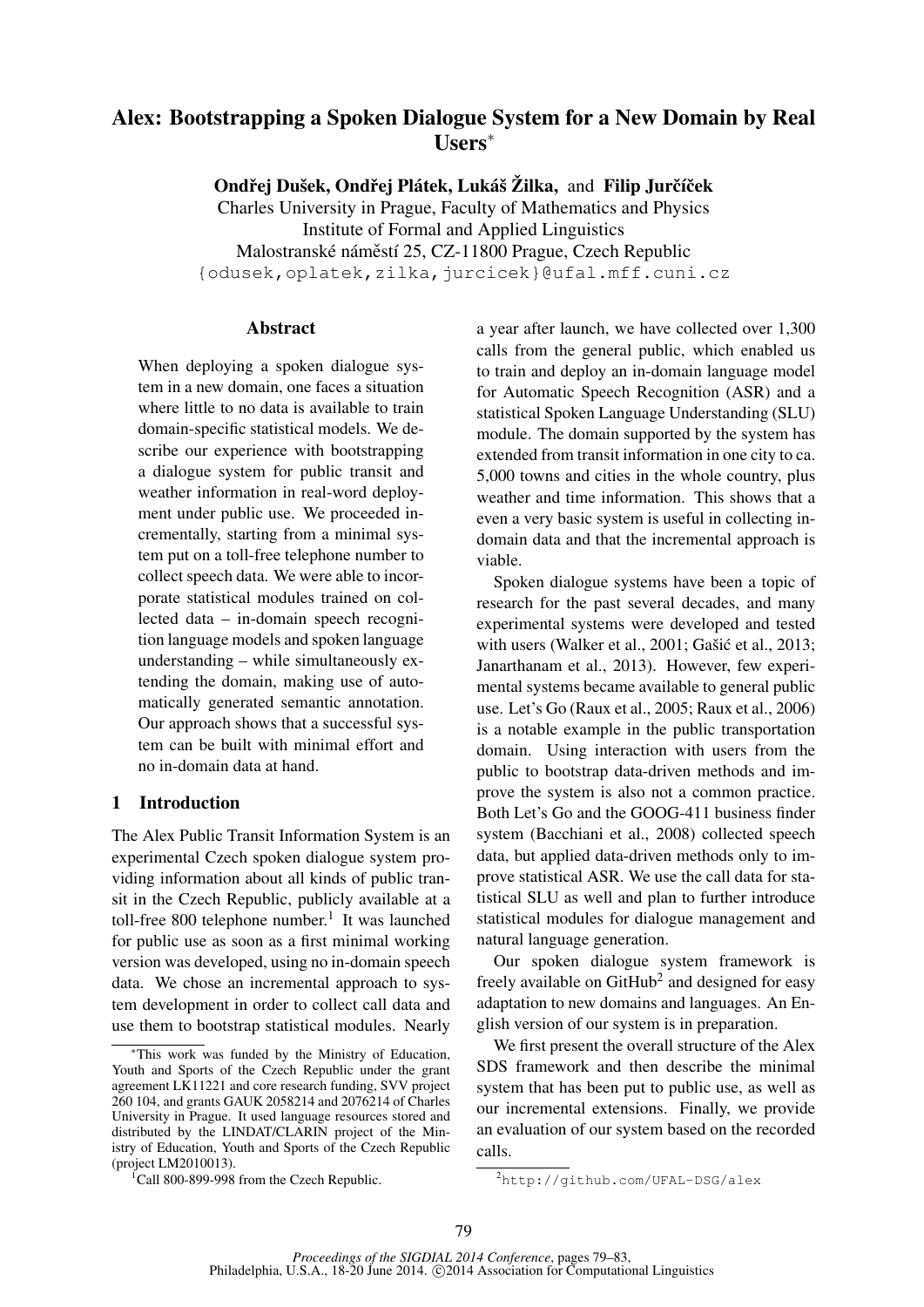### 2 Overall Alex SDS System Structure

The basic architecture of Alex is modular and consists of the traditional SDS components: automatic speech recognizer (ASR), spoken language understanding (SLU), dialogue manager (DM), natural language generator (NLG), and a text-to-speech (TTS) module.

We designed the system to allow for easy replacement of the individual components: There is a defined interface for each of them. As the interfaces are domain-independent, changing the domain is facilitated as well by this approach.

### 3 Baseline Transit Information System

We decided to create a minimal working system that would not require any in-domain data and open it to general public to collect call data as soon as possible. We believe that this is a viable alternative to Wizard-of-Oz experiments (Rieser and Lemon, 2008), allowing for incremental development and producing data that correspond to real usage scenarios (see Section 4).

# 3.1 Baseline Implementation of the **Components**

Having no in-domain data available, we resorted to very basic implementations using hand-written rules or external services:

- ASR used a neural network based voice activity detector trained on small out-of-domain data. Recordings classified as speech were fed to the the web-based Google ASR service.
- SLU was handcrafted for our domain using simple keyword-spotting rules.
- In DM, the dialogue tracker held only one value per dialogue slot, and the dialogue policy was handcrafted for the basic tasks in our domain.
- NLG is a simple template-based module.
- We use a web-based Czech TTS service provided to us by SpeechTech.<sup>3</sup>

# 3.2 Baseline Domain

At baseline, our domain only consisted of a very basic public transport information for the city of Prague. Our ontology contained ca. 2,500 public transit stops. The system was able to present the next connection between two stops requested by the user, repeat the information, or return several





Figure 1: ASR word error rate depending on the size of in-domain language model training data The full training set amounts to 9,495 utterances (30,126 tokens). The test set contains 1,187 utterances (4,392 tokens).

following connections. Connection search was based on Google Directions API.<sup>4</sup>

# 4 Collecting Data and Extending the System in Real Usage

We launched our system at a public toll-free 800 number and advertised the service at our university, among friends, and via Facebook. We also cooperate with the Czech Blind United association,<sup>5</sup> promoting our system among its members and receiving comments about its use. We advertised our extensions and improvements using the same channels.

We record and collect all calls to the system, including our own testing calls, to obtain training data and build statistical models into our system.

# 4.1 Speech Recognition: Building In-Domain Models

The Google on-line ASR service, while reaching state-of-the-art performance in some tasks (Morbini et al., 2013), showed very high word error rate in our specific domain (see Figure 1). We replaced it with the Kaldi ASR engine (Povey et al., 2011) trained on general-domain Czech acoustic data (Korvas et al., 2014) with an in-domain class-based language model built using collected call data and lists of all available cities and stops.

We describe our modifications to Kaldi for online decoding in Plátek and Jurčíček (2014). A performance comparison of Google ASR with

<sup>4</sup>https://developers.google.com/maps/

documentation/directions/ <sup>5</sup>http://www.sons.cz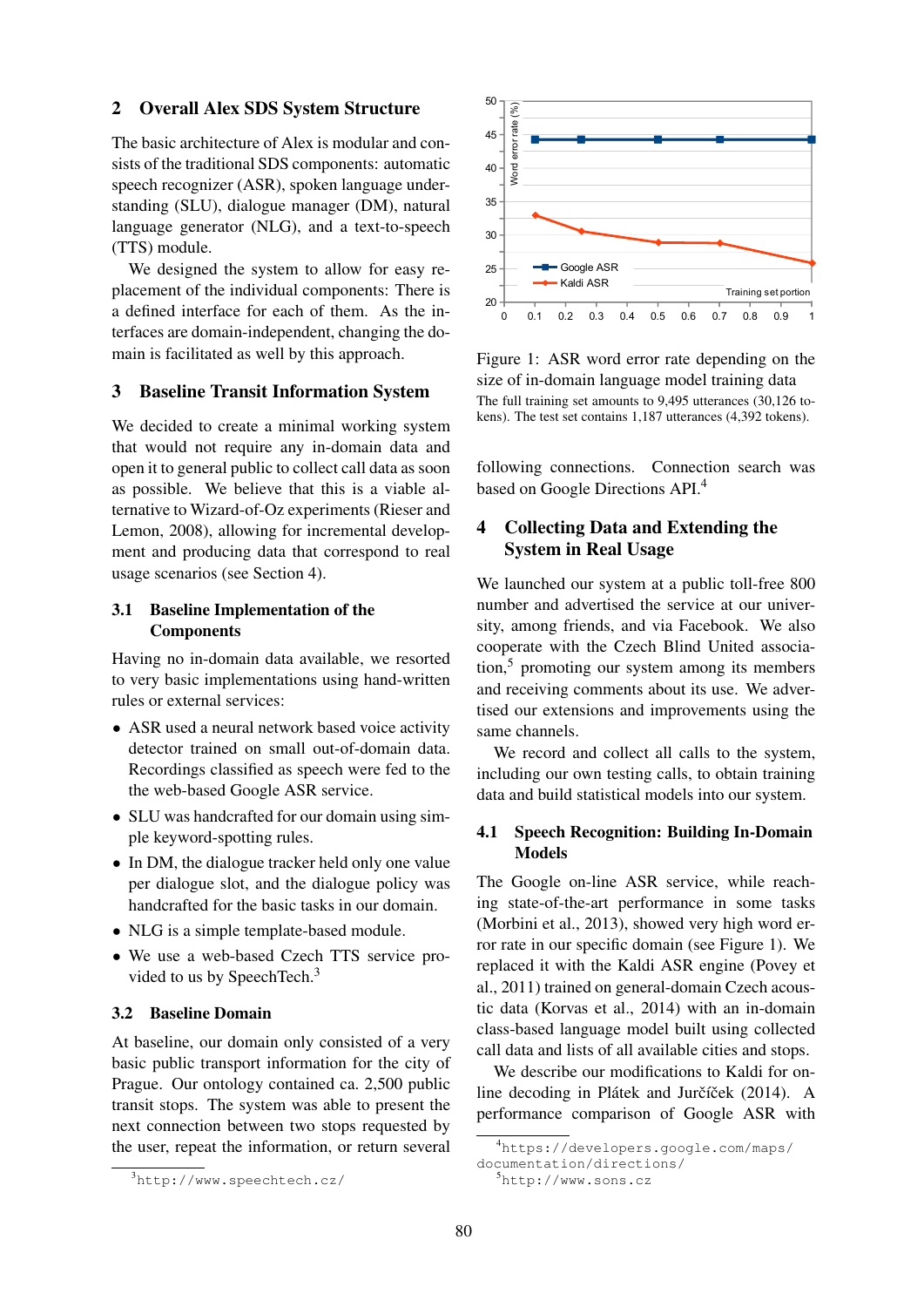

Figure 2: SLU performance (F-measure on dialogue act items) depending on training data size

The same data sets as in Figure 1 are used, with semantic annotations from handcrafted SLU running on manual transcriptions.

Kaldi trained on our data is shown in Figure 1. One can see that the in-domain language model brings a substantial improvement, even with very small data sizes.

### 4.2 Spoken Language Understanding

To increase system robustness, we built a statistical SLU based on a set of logistic regression classifiers and word *n*-gram features (Jurčíček et al., 2014). We train it on the output of our handcrafted SLU applied to manual transcriptions. We chose this approach over obtaining manual semantic annotation due to two main reasons:

- 1. Obtaining semantic annotation for Czech data is relatively slow and complicated; using crowdsourcing is not a possibility due to lack of speakers of Czech on the platforms.
- 2. As we intended to gradually extend our domain, semantic annotation changed over time as well.

This approach still allows the statistical SLU to improve on a handcrafted one by compensating for errors made by the ASR. Figure 2 shows that the performance of the statistical SLU module increases with more training data and with the indomain ASR models.

#### 4.3 Dialogue Manager

We have replaced the initial simplistic dialogue state tracker (see Section 3.1) by the probabilistic discriminative tracker of Žilka et al. (2013), which achieves near state-of-the-art performance while remaining completely parameter-free. This property allowed us to employ the tracker without any training data; our gradual domain extensions also required no further adjustments.

The dialogue policy is handcrafted, though it takes advantage of uncertainty estimated by the belief tracker. Its main logic is similar to that of Jurčíček et al. (2012). First, it implements a set of domain-independent actions, such as:

- dialogue opening, closing, and restart,
- implicit confirmation of changed slots with high probability of the most probable value,
- explicit confirmation for slots with a lower probability of the most probable value,
- a choice among two similarly probable values.

Second, domain-specific actions are implemented for the domain(s) described in Section 4.4.

## 4.4 Extending the Domain

We have expanded our public transit information domain with the following tasks:

- The user may specify departure or arrival time in absolute or relative terms ("in ten minutes", "tomorrow morning", "at 6 pm.", "at 8:35" etc.).
- The user may request more details about the connection: number of transfers, journey duration, departure and arrival time.
- The user may travel not only among public transport stops within one city, but also among multiple cities or towns.

The expansion to multiple cities has lead to an ontology improvement: The system is able to find the corresponding city in the database based on a stop name, and can use a default stop for a given city. We initially supported three Czech major cities covered by the Google Directions service, then extended the coverage to the whole country (ca. 44,000 stops in 5,000 cities and towns) using Czech national public transport database provided by CHAPS.<sup>6</sup>

We now also include weather information for all Czech cities in the system. The user may ask for weather at the given time or on the whole day. We use OpenWeatherMap as our data source.<sup>7</sup>

Furthermore, the user may ask about the current time at any point in the dialogue.

# 5 System Evaluation from Recorded Calls

We have used the recorded call data for an evaluation of our system. Figure 3 presents the num-

<sup>6</sup>http://www.idos.cz

<sup>7</sup>http://openweathermap.org/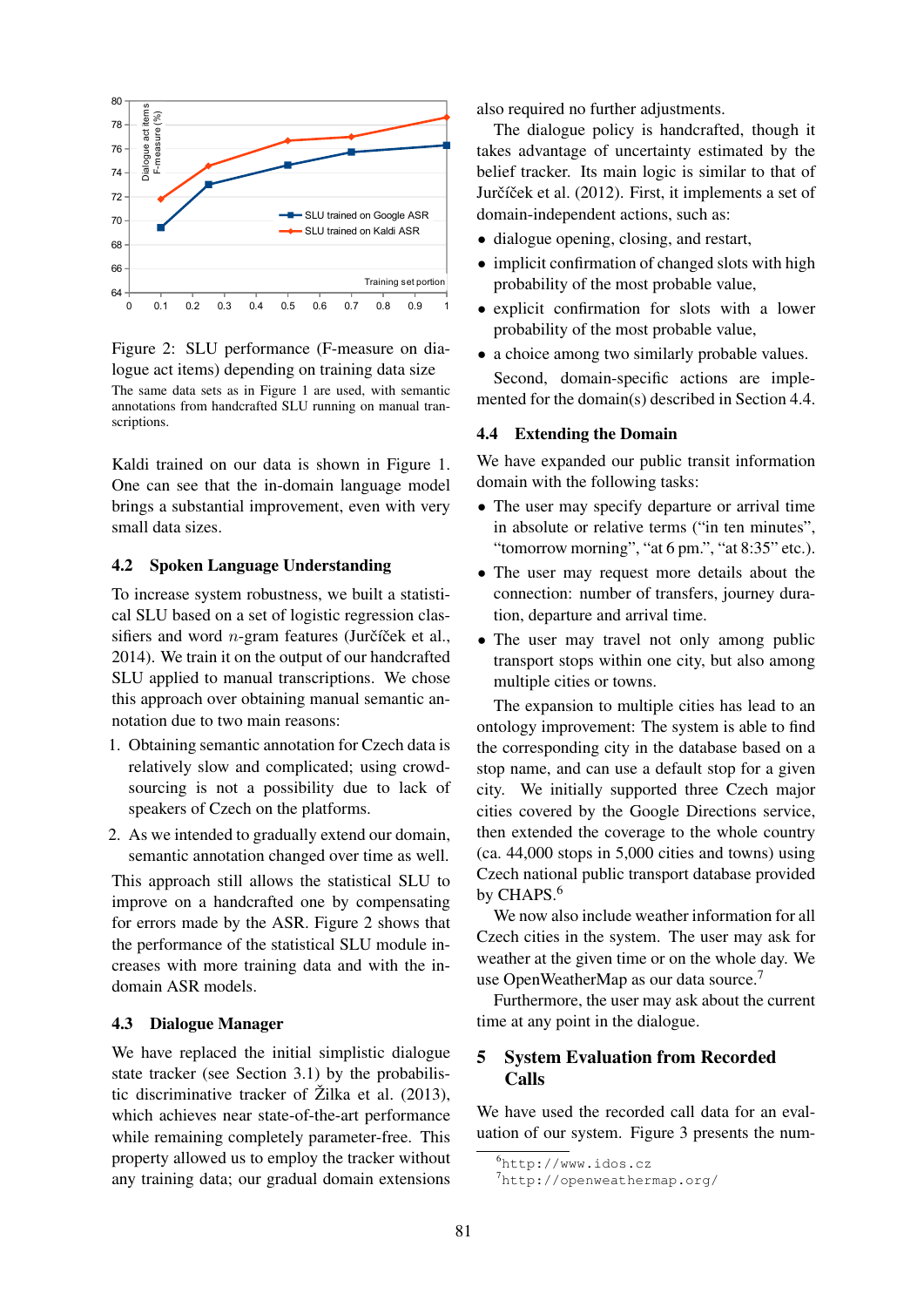

#### Figure 3: Number of calls per week

The dashed line shows all recorded calls, including those made by the authors. The full line shows calls from the public only.

Spikes:  $A$  – initial testing,  $B$  – first advertising,  $C$  – system partially offline due to a bug, *D* – testing statistical SLU module, *E* – larger advertising with Czech Blind United, *F* – testing domain enhancements, *G* – no advertising and limited system performance,  $H$  – deploying Kaldi ASR and nationwide coverage,  $I$  – no further advertising.



#### Figure 4: System success rates by month

Percentage of calls where the system provided information (or apology for not having one) and percentage of rather positive responses to the final question, both shown with standard error bars.

ber of calls to our system per week and reflects the testing and advertising phases, as well as some of our extensions and improvements described in Section 4. A steeper usage increase is visible in recent weeks after the introduction of Kaldi ASR engine and nationwide coverage (see Sections 4.1 and 4.4). The number of calls and unique users (caller phone numbers) grows steadily; so far, more than 300 users from the public have made over 1,300 calls to the system (cf. Figure 5 and Table 1 in the appendix).<sup>8</sup>

Figure 4 (and Table 1 in the appendix) give a detailed view of the success of our system. Information is provided in the vast majority of calls. Upon manual inspection of call transcripts, we discovered that about half of the cases where no information is provided can be attributed to the system failing to react properly; the rest is off-topic calls or users hanging up too early.

We have also introduced a "final question" as an additional success metric. After the user says good-bye, the system asks them if they received the information they were looking for. By looking at the transcriptions of responses to this question, we recognize a majority of them as rather positive ("Yes", "Nearly" etc.); the proportion of positive reactions seems to remain stable. However, the final question is not an accurate measure as most users seem to hang up directly after receiving information from the system.

## 6 Conclusions and Further Work

We use an iterative approach to build a complex dialogue system within the public transit information domain. The system is publicly available on a toll-free phone number. Our extensible dialogue system framework as well as the system implementation for our domain can be downloaded from GitHub under the Apache 2.0 license.

We have shown that even very limited working version can be used to collect calls from the public, gathering training data for statistical system components. Our experiments with the Kaldi speech recognizer show that already a small amount of in-domain data for the language model brings a substantial improvement. Generating automatic semantic annotation from recording transcripts allows us to maintain a statistical spoken language understanding unit with changing domain and growing data.

The analysis of our call logs shows that our system is able to provide information in the vast majority of cases. Success rating provided by the users themselves is mostly positive, yet the conclusiveness of this metric is limited as users tend to hang up directly after receiving information.

In future, we plan to add an English version of the system and further expand the domain, allowing more specific connection options. As we gather more training data, we plan to introduce statistical modules into the remaining system components.

<sup>&</sup>lt;sup>8</sup>We only count calls with at least one valid user utterance. disregarding calls where users hang up immediately.